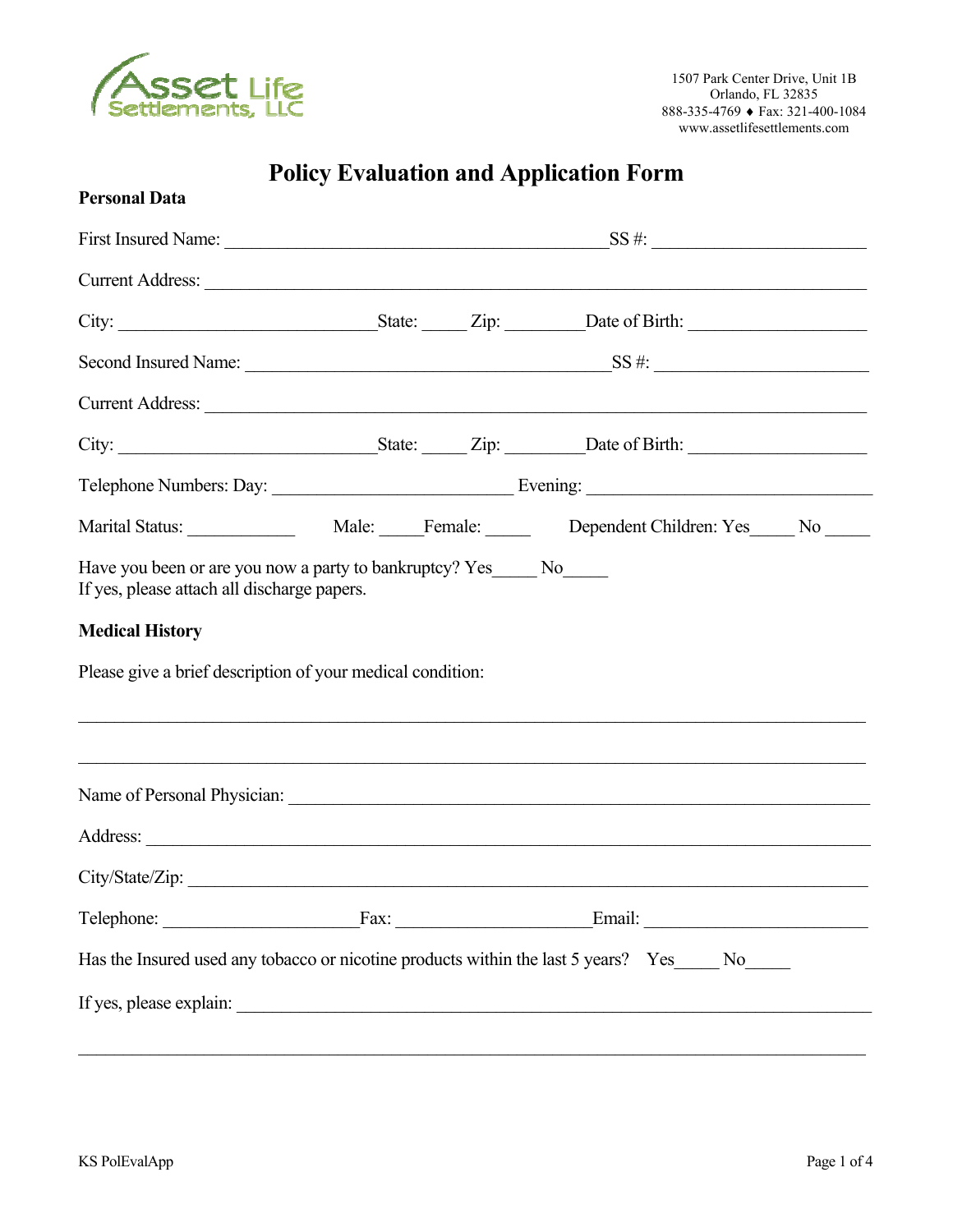| Name                                                                                                                  | Phone                                                                                              |
|-----------------------------------------------------------------------------------------------------------------------|----------------------------------------------------------------------------------------------------|
|                                                                                                                       |                                                                                                    |
|                                                                                                                       |                                                                                                    |
| <b>Policy Owner Information</b>                                                                                       |                                                                                                    |
|                                                                                                                       | Policy Owner(s):                                                                                   |
|                                                                                                                       |                                                                                                    |
|                                                                                                                       | Current Address:                                                                                   |
|                                                                                                                       |                                                                                                    |
|                                                                                                                       |                                                                                                    |
|                                                                                                                       |                                                                                                    |
| Have you been or are you now a party to bankruptcy? Yes______ No______<br>If yes, please attach all discharge papers. |                                                                                                    |
| ***Please list any additional owners or Trustees on a separate sheet.                                                 |                                                                                                    |
| <b>Beneficiary Information</b>                                                                                        |                                                                                                    |
|                                                                                                                       |                                                                                                    |
| <b>Life Insurance Policy Information</b>                                                                              |                                                                                                    |
|                                                                                                                       |                                                                                                    |
|                                                                                                                       |                                                                                                    |
|                                                                                                                       |                                                                                                    |
|                                                                                                                       |                                                                                                    |
| Policy Owner Type: Circle one: A. Individual                                                                          | B. Trust<br>C. Corporation                                                                         |
|                                                                                                                       | Policy Type: Circle one: A. Term B. Whole Life C. Universal Life D. Survivorship E. VUL<br>F.Other |
| <b>KS PolEvalApp</b>                                                                                                  | Page 2 of 4                                                                                        |

## **Please list the names and phone numbers of any additional Physicians and/or Specialist**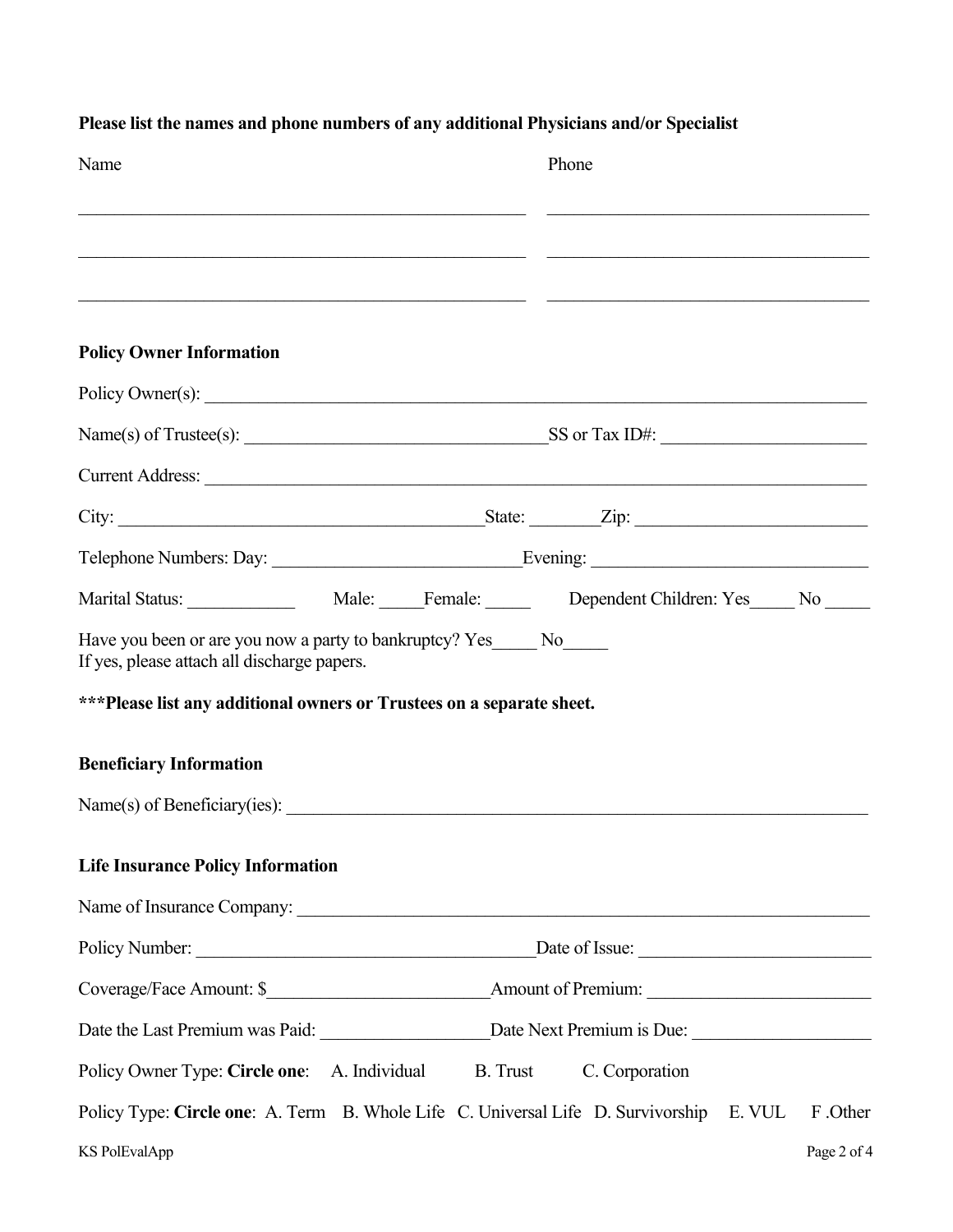What is the Reason for the Sale of this Policy?

#### **Fraud Notice**

#### **"Any person who knowingly presents false information in an application for insurance or for a viatical settlement contract may be guilty of a crime and may be subject to fines and confinement in prison."**

#### **Disclosure Notice and Advice to Policy Owner and Insured**

1. Some or all of the proceeds of your viatical/life settlement may be taxable under federal income tax and/or state franchise and income tax laws. You should consult a professional tax advisor.

2. The sale of your insurance policy may affect your right to receive Medicaid or other government benefits or entitlements. Advice on such effects should be obtained from the appropriate government agencies.

3. Asset Life Settlements, LLC will only process your life insurance policy through licensed Providers/Purchasing Companies to the extent required by applicable law.

4. Asset Life Settlements, Inc. will be compensated. The viatical settlement provider company, not the viator, will compensate Asset Life Settlements, LLC based on a formula that is a percentage of the face value of the life insurance policy. For example: compensation for a \$100,000 policy could be:  $8\% \times $100,000$  (face value) = \$8,000.00. Compensation can include, but is not limited to, bonuses, overrides or other funds in addition to agent commissions.

5. There may be a possible alternative to selling your life insurance. This may include the option of an accelerated death benefit or policy loans offered by your life insurance company. You are advised to consult a financial advisor, certified public accountant or an attorney regarding these potential alternatives.

6. The name, business address, and phone number of the entity that serves as independent third-party escrow agent that disburses your settlement proceeds is: [Furnished at your request]. You may, if you wish, inspect or receive a copy of the escrow agreement or documents for your settlement from the escrow agent.

7. Once you have received your proceeds from the sale of your life insurance policy, you will have fifteen (15) days from receipt of the viatical settlement proceeds in which to rescind the transaction. If the insured dies during the rescission period, the settlement contract shall be deemed rescinded, subject to repayment of all settlement proceeds. Funds will be sent to you within (3) business days after the insurer or group administrator's acknowledgement that ownership of the policy or interest in the certificate has been transferred and the beneficiary has been designated.

8. Your entering into a contract may cause other rights or benefits, including conversion rights and waiver of premium benefits that may exist under the policy, to be forfeited by the viator. Assistance should be sought from a financial advisor.

9. Viatical settlement proceeds could be subject to the claims of creditors.

10. The insured may be contacted by Asset Life Settlements, LLC or its authorized representative for the purpose of determining the insured's health status. This contact will be limited to no more frequently than once every (3) months if the insured has a life expectancy of more than one year, and no more than once per month if the insured has a life expectancy of one year or less.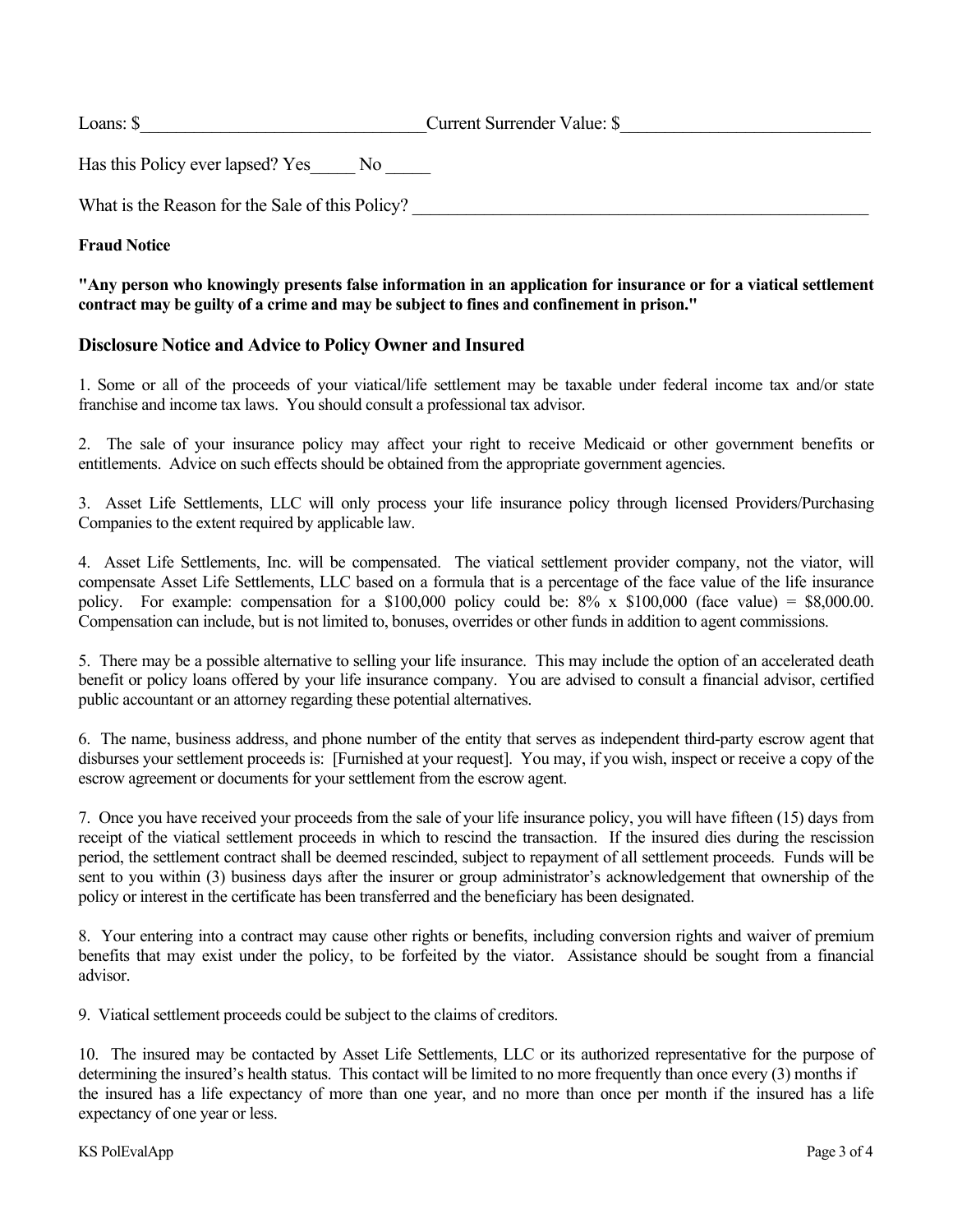11. All medical, financial, or personal information solicited or obtained by Asset Life Settlements, LLC about the insured/policy owner, including the insured/policy owner's identity or the identity of family members, a spouse, or significant other may be disclosed as necessary to effect the life/viatical settlement between you and the Provider. If the insured/policy owner is asked to provide this information, the insured/policy owner will be asked to consent to the disclosure. The information may be presented to someone who buys the policy or provides funds for the purchase. The insured/policy owner may be asked to renew his or her permission to share information every two years.

12. All information provided by a viator or insured to a viatical settlement provider or viatical settlement broker will be shared with the insurer that issued the life insurance policy that is the subject of the viatical transaction.

#### **Applicant's Acknowledgement of Receipt of a Brochure on Viatical/Life Settlements**

By my signature hereinafter affixed, I/we confirm and acknowledge that I/we acknowledge receipt of a brochure describing the process of viatical/life settlements.

#### **Signatures**

I/We understand that Asset Life Settlements, LLC, has a duty to find the most competitive offer available for my/our life insurance policy (ies). Therefore, I/we hereby grant to Asset Life Settlements, LLC, the exclusive right to broker my/our life insurance policy(ies) which may only be terminated upon thirty (30) days prior written notice.

I/We agree that all of the information provided in this application is material and represent and warrant that all of the information is true and correct to the best of my/our knowledge. I/We acknowledge that I/We have read and understand the contents of the DISCLOSURE NOTICE.

| Signature of Insured 1                                                               | Printed Name of Insured 1      | Date |
|--------------------------------------------------------------------------------------|--------------------------------|------|
| Signature of Insured 2                                                               | Printed Name of Insured 2      | Date |
| Signature Policy Owner–( <i>if other than insured</i> ) Printed Name of Policy Owner |                                | Date |
| Signature Policy Owner 2–( <i>if applicable</i> )                                    | Printed Name of Policy Owner 2 | Date |
| Signature of Witness                                                                 | Printed Name of Witness        | Date |
| Signature of Broker                                                                  | Printed Name of Broker         | Date |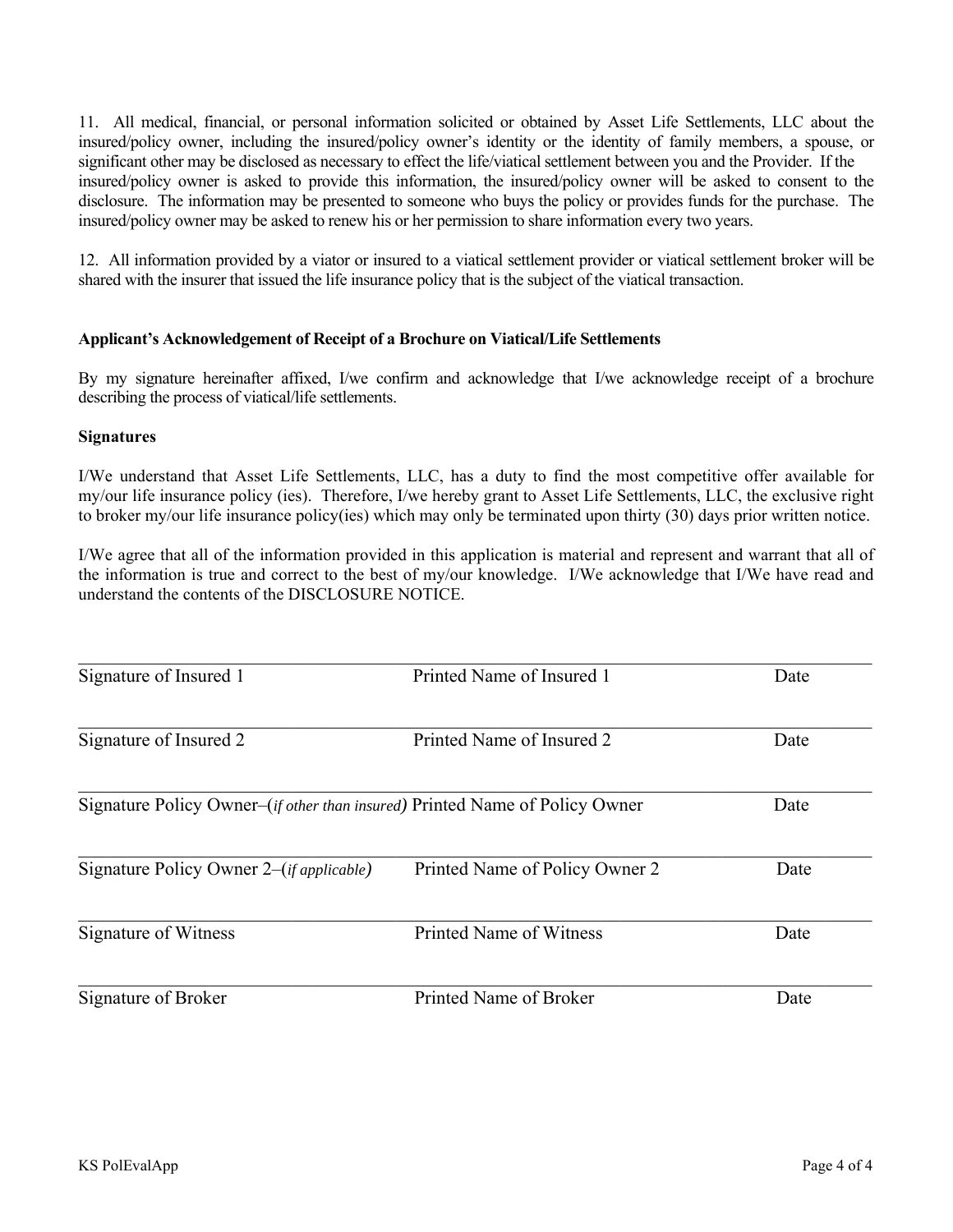

### **Authorization for Disclosure of Protected Health Information (HIPAA Compliant)**

I, the undersigned individual, authorize the disclosure of my protected health information ("PHI") as defined under the applicable privacy regulations promulgated pursuant to the Health Insurance Portability and Accountability Act of 1996 ("HIPAA") as follows:

1. Classes of Persons Authorized to Disclose My Protected Health Information: I authorize each doctor, hospital, nurse, pharmacy, physician, physician practice group, laboratory and any other type of health care provider (each, an "Authorized HCP") having any PHI about me to disclose any and all of my PHI as provided under this authorization. I acknowledge that all of my PHI in the possession or control of any authorized HCP is necessary for the purpose for which this authorization is given as described below. I authorize each Authorized HCP to rely upon a photostatic or facsimile copy or other reproduction of this authorization.

 2. Classes of persons authorized to Receive My Protected Health Information: I authorize each Authorized HCP to disclose my PHI under this authorization to (a) Asset Life Settlements, LLC, (b) any viatical settlement provider, (c) any person who may seek to purchase any life insurance policy insuring my life or other insurance product I own, (d) any financing entity of a viatical settlement provider, including, but not limited to, any of its underwriters, lenders, purchasers of securities and credit enhancers, (e) any life expectancy provider, (f) any life insurance company that has issued a life insurance policy insuring my life, and (g) any of the respective affiliates, agents, employees, representatives, advisors, successors and assigns of any of the persons or entities covered in the immediately foregoing clauses (a) through (f), inclusive (each, an "Authorized Recipient").

3. Description of Protected Health Information and Purpose of Disclosure: This authorization shall apply to any and all of my health and medical data, information and records, whether or not personally or individually identifiable or protected under any federal or state confidentiality or privacy laws or regulations, including information relating to psychiatric or neuropsychiatric conditions, AIDS/HIV and/or drug or alcohol abuse/treatment. The purpose of this authorization and all disclosures of my PHI made under this authorization are for purposes of allowing the Authorized Recipient (a) to analyze, assess, evaluate or underwrite my health or medical condition, or life expectancy, in connection with the possible sale of any life insurance policy, or certificate of life insurance, under which my life is insured to any Authorized Recipient and (b) to monitor, track or verify my health or medical status and condition in connection with any life insurance policy under which my life is insured, that any Authorized Recipient purchases.

4. Expiration of Authorization: This authorization shall remain valid until, and shall expire, two (2) years from the date hereof.

5. Right to Revoke Authorization: I acknowledge and understand that I may revoke this authorization any time with respect to any Authorized HCP by notifying such Authorized HCP in writing of my revocation of this authorization and delivering my revocation by mail or personal delivery at such address designated to me by such Authorized HCP; provided, that, any revocation of this authorization shall not apply to the extent that the Authorized HCP has taken action in reliance upon this authorization prior to receiving written notice of my revocation.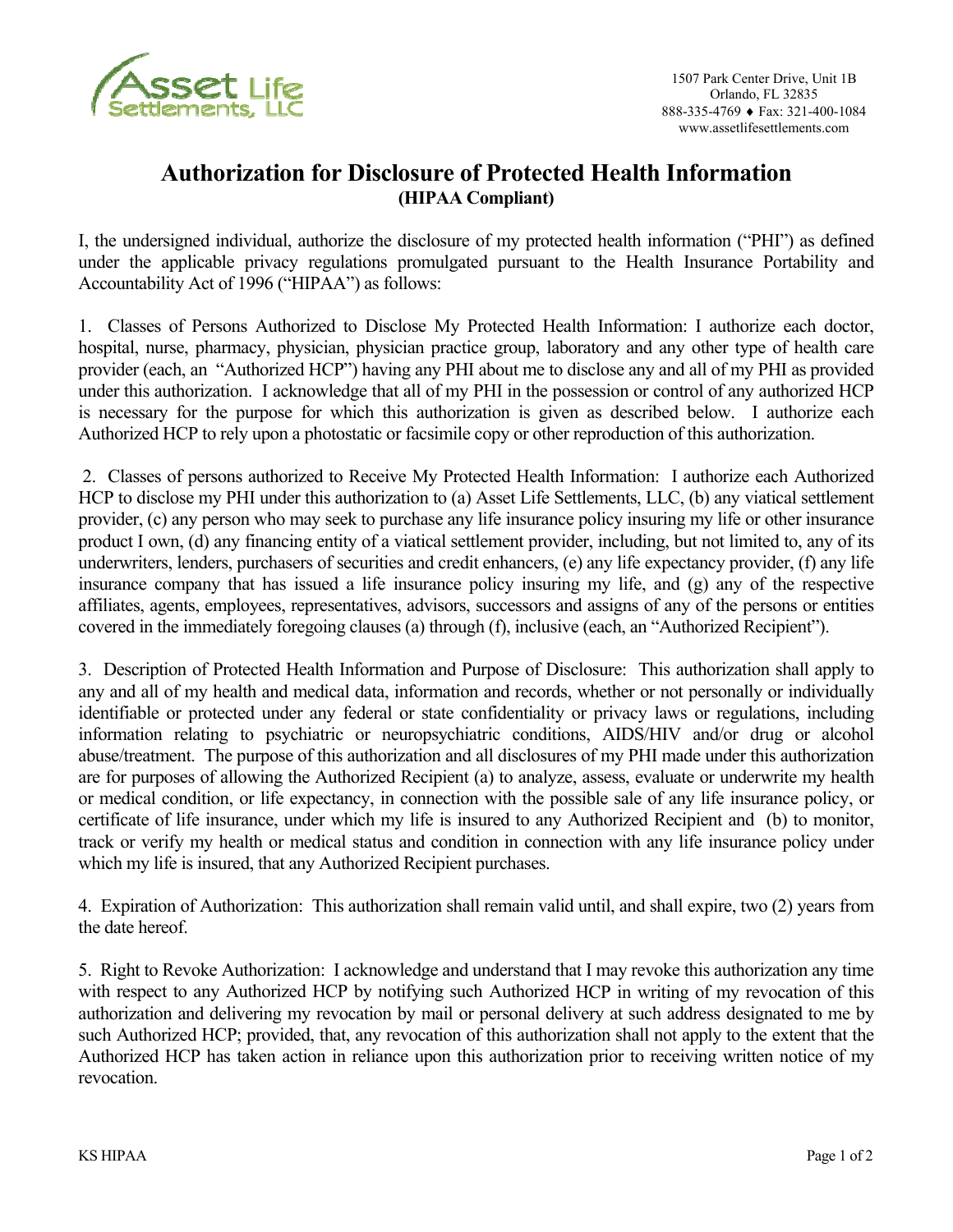6. Inability to Condition Treatment, Payment, Enrollment, or Eligibility for Benefits on Provision of Authorization: I understand that no authorized HCP or other covered entity may condition my treatment, payment, enrollment or eligibility for benefits on whether I sign this authorization.

I understand that this authorization is not a consent or an authorization requested by a health care provider, health care clearinghouse or health plan covered by the privacy regulations promulgated pursuant to the Health Insurance Portability and Accountability Act of 1996 (the HIPAA Privacy Regulations"). I further understand that, as a result of this authorization, there is the potential for my PHI that is disclosed by any Authorized HCP to an Authorized Recipient to be subject to redisclosure by the Authorized Recipient and my PHI that is disclosed to such Authorized Recipient may no longer be protected by the HIPAA Privacy Regulations.

I certify that I am executing and delivering this authorization freely and unilaterally as of the date written below and that all information contained in this authorization is true and correct. I further certify that this authorization is written in plain language and that I have retained a copy of this signed authorization for future reference.

| <b>Authorized Disclosures</b>                                                 |                                 |      |
|-------------------------------------------------------------------------------|---------------------------------|------|
| <b>INDIVIDUAL:</b>                                                            |                                 |      |
| Signature of Insured                                                          | Printed Name of Insured         | Date |
| Signature Policy Viator–(if other than insured) Printed Name of Policy Viator |                                 | Date |
| Signature Policy Viator $2-(if$ applicable)                                   | Printed Name of Policy Viator 2 | Date |
| Signature of Witness                                                          | <b>Printed Name of Witness</b>  | Date |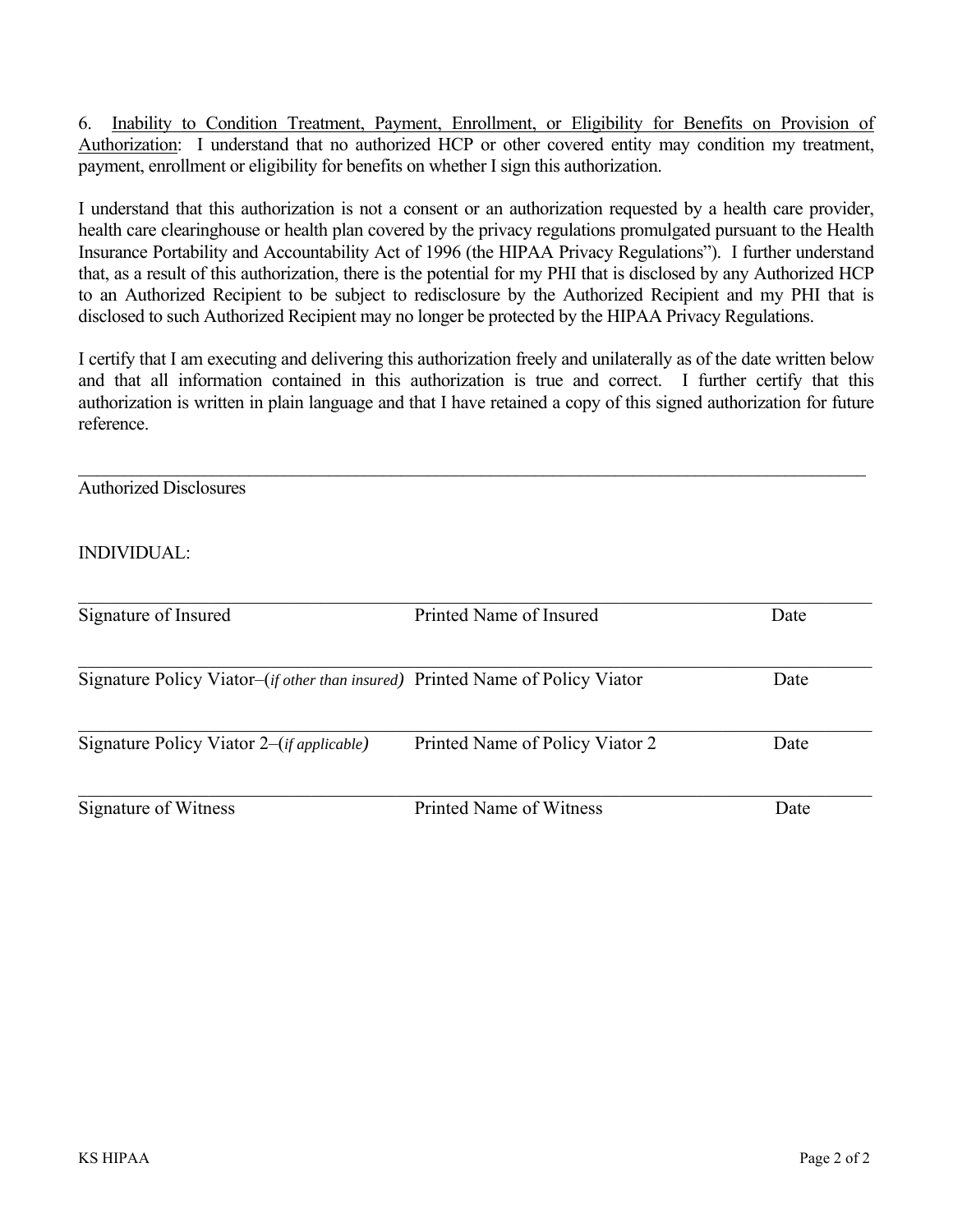

## **Authorization for Release of Policy Information**

I hereby request and authorize **I** hereby request and authorize **I** hereby request and authorize Company), the issuer of life insurance policy number owned by  $(Insert Name of Policy Owner)$ , and insuring the life of  $\Box$  (Insert Name of Insured), to release to Asset Life Settlements, LLC, and/or its agents, successors, assignees, and affiliates, and their authorized representatives, any and all information concerning the above policy (including any conversions thereof or replacements therefore). This includes, but is not limited to, a complete copy of all policies and policy forms, master policies and certificates for any group policies, all applications, policy illustrations, verification of coverage forms, annual or periodic statements, premium information, change of ownership forms, change of beneficiary forms, and collateral and/or absolute assignment forms, as well as all other information reflecting ownership and benefits payable under the policy, liens and assignments, premium waivers, and all provisions of the policy related to the foregoing.

This Authorization shall be effective and remain valid for twenty-four (24) months from the date of signature entered below. However, if any governing law or regulation limits this authorization to a shorter period of time, then this Release shall remain in force for the maximum period of time allowed by law.

I agree that any copy or facsimile of this Authorization shall be as valid as the original.

This Authorization may be signed in counterparts if required to complete execution. This Authorization is effective as to each Insured and each Policy Owner immediately upon witnessing of such individual's signature, and is not conditioned upon signature by other insureds or Policy Owners. It shall be sufficient that the signature on behalf of each party appear on one or more such counterparts. However, witnesses must sign the same sheet at the same time as signature of the person whose signature is being witnessed.

#### EXECUTED BY THE POLICY OWNER AS FOLLOWS:

| <b>Signature Policy Viator</b> | Printed Name of Policy Viator   | Date |  |
|--------------------------------|---------------------------------|------|--|
| Signature of Witness           | Printed Name of Witness         | Date |  |
| Signature Policy Viator 2      | Printed Name of Policy Viator 2 | Date |  |
| Signature of Witness           | Printed Name of Witness         | Date |  |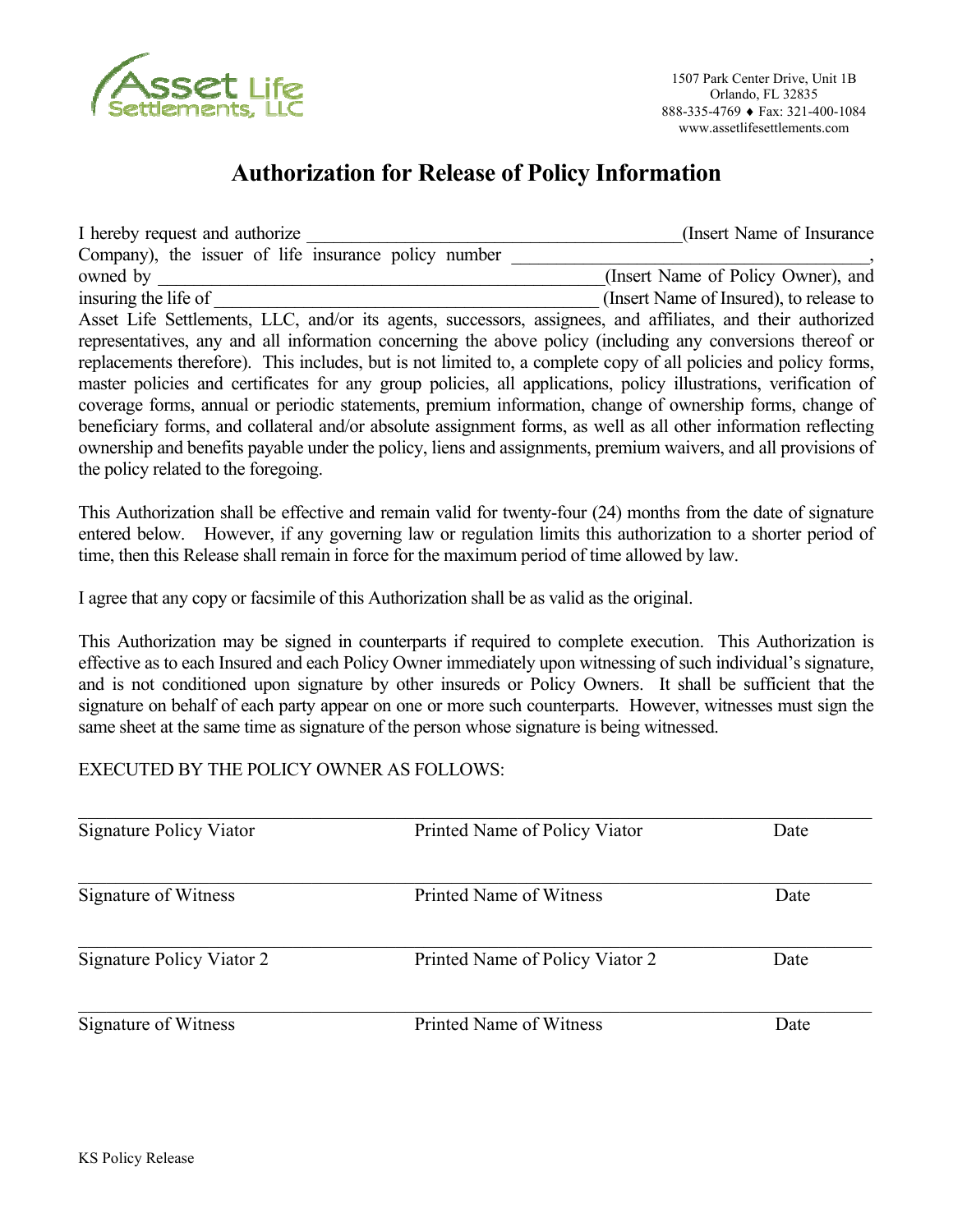## Consumer Alert

- If you are in good health and someone asks you to sell your life insurance policy, proceed with caution. You may be a target for fraud. Contact the Kansas Insurance Department for more information.
- $\bullet$  If you have been contacted by someone who wants you to buy a policy and then sell it immediately, you should contact the Kansas Insurance Department. You may be a target for fraud.
- ♦ If you are asked to invest in a viatical settlement, we recommend you contact either the Kansas Insurance Department or the Kansas Securities Commission (785-296- 3307) to learn more about the issues and risks that might be involved in such an investment.

Consumer Assistance 1-800-432-2484

This publication was issued as a public service by the Kansas Insurance Department Sandy Praeger, Commissioner

420 S.W. 9th St. Topeka, KS 66612-1678

785-296-3071

E-mail: commissioner@ksinsurance.org Homepage: www.ksinsurance.org

Selling Your Life Policy

What to Know About Viatical Settlements Before you sell Your Policy



Kansas insurance Department Sandy Praeger, Commissioner

1-800-432-2484